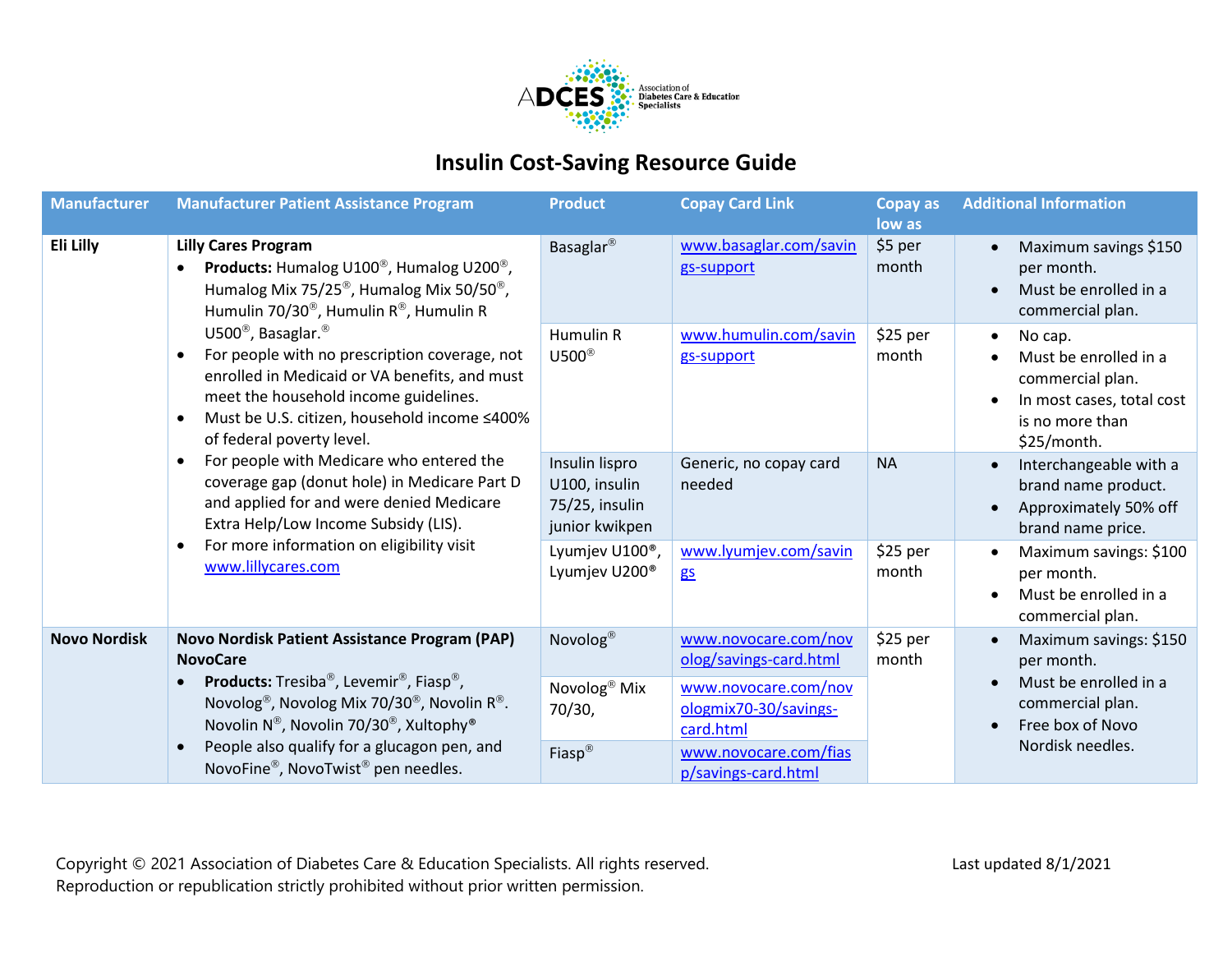| $\bullet$<br>$\bullet$ | For people with no prescription coverage, not<br>enrolled in Medicaid, or VA benefits and must<br>meet the household income guidelines.<br>Must be U.S. citizen, household income ≤400%<br>of federal poverty.<br>For people with Medicare who entered the                                                                                                                                       | Tresiba <sup>®</sup><br>Insulin aspart,        | www.novocare.com/tresi<br>ba/savings-card.html<br>Lower-priced version, no | <b>NA</b> | Interchangeable with<br>$\bullet$                                                                                                  |
|------------------------|--------------------------------------------------------------------------------------------------------------------------------------------------------------------------------------------------------------------------------------------------------------------------------------------------------------------------------------------------------------------------------------------------|------------------------------------------------|----------------------------------------------------------------------------|-----------|------------------------------------------------------------------------------------------------------------------------------------|
|                        | coverage gap (donut hole) in Medicare Part D<br>and applied for and were denied Medicare<br>Extra Help/Low Income Subsidy (LIS) and are<br>Medicare eligible or who have a part D plan<br>and spent \$1000 on prescription medicine in<br>the current year.<br>For more information on eligibility visit<br>www.novocare.com/diabetes-overview/let-us-<br>help/pap.html                          | insulin aspart<br>mix 70/30<br>follow on brand | copay card                                                                 |           | brand name product.<br>Approximately 50% off<br>$\bullet$<br>brand name price.                                                     |
| Sanofi                 | <b>Sanofi Patient Connection Program</b><br>Products: Admelog®, Lantus®, Apidra®, Toujeo<br>SoloStar®, Soliqua. <sup>®</sup><br>For people with no prescription coverage.<br>$\bullet$                                                                                                                                                                                                           | Apidra®                                        | www.apidra.com/registe<br>r/default.aspx                                   | \$0       | Maximum savings: \$100<br>$\bullet$<br>per month.<br>Must be enrolled in a<br>$\bullet$<br>commercial plan.                        |
| $\bullet$<br>$\bullet$ | Must be U.S. citizen, household income ≤<br>400% of federal poverty level, not enrolled in<br>Medicare or Medicaid.<br>For people with Medicare if no generic<br>alternative available and at least 2% of annual<br>household income was spent on prescription<br>medications.<br>For more information on eligibility visit<br>www.sanofipatientconnection.com/patient-<br>assistance-connection | Lantus <sup>®</sup>                            | www.lantus.com/sign-<br>up/savings-and-support                             | \$0       | Pay up to \$99 for 30-<br>$\bullet$<br>day supply depending<br>on insurance coverage.<br>Must be enrolled in a<br>commercial plan. |
|                        |                                                                                                                                                                                                                                                                                                                                                                                                  | Soliqua <sup>®</sup>                           | www.soliqua100-<br>33.com/savings-and-<br>support                          | \$0       | Maximum savings \$365<br>per two packs (5 pens<br>each).<br>Must be enrolled in a<br>commercial plan.                              |
|                        |                                                                                                                                                                                                                                                                                                                                                                                                  | Toujeo <sup>®</sup>                            | www.toujeo.com/toujeo-<br>savings-card-coupon-<br>and-support              | \$0       | Pay up to \$99 for 30-<br>day supply depending<br>on insurance coverage.<br>Must be enrolled in a<br>$\bullet$<br>commercial plan. |
|                        |                                                                                                                                                                                                                                                                                                                                                                                                  | Admelog®                                       | Follow on biologic of<br>insulin lispro                                    | <b>NA</b> | Approximately 20% off<br>brand name price.                                                                                         |

Copyright © 2021 Association of Diabetes Care & Education Specialists. All rights reserved. Last updated 8/1/2021 Reproduction or republication strictly prohibited without prior written permission.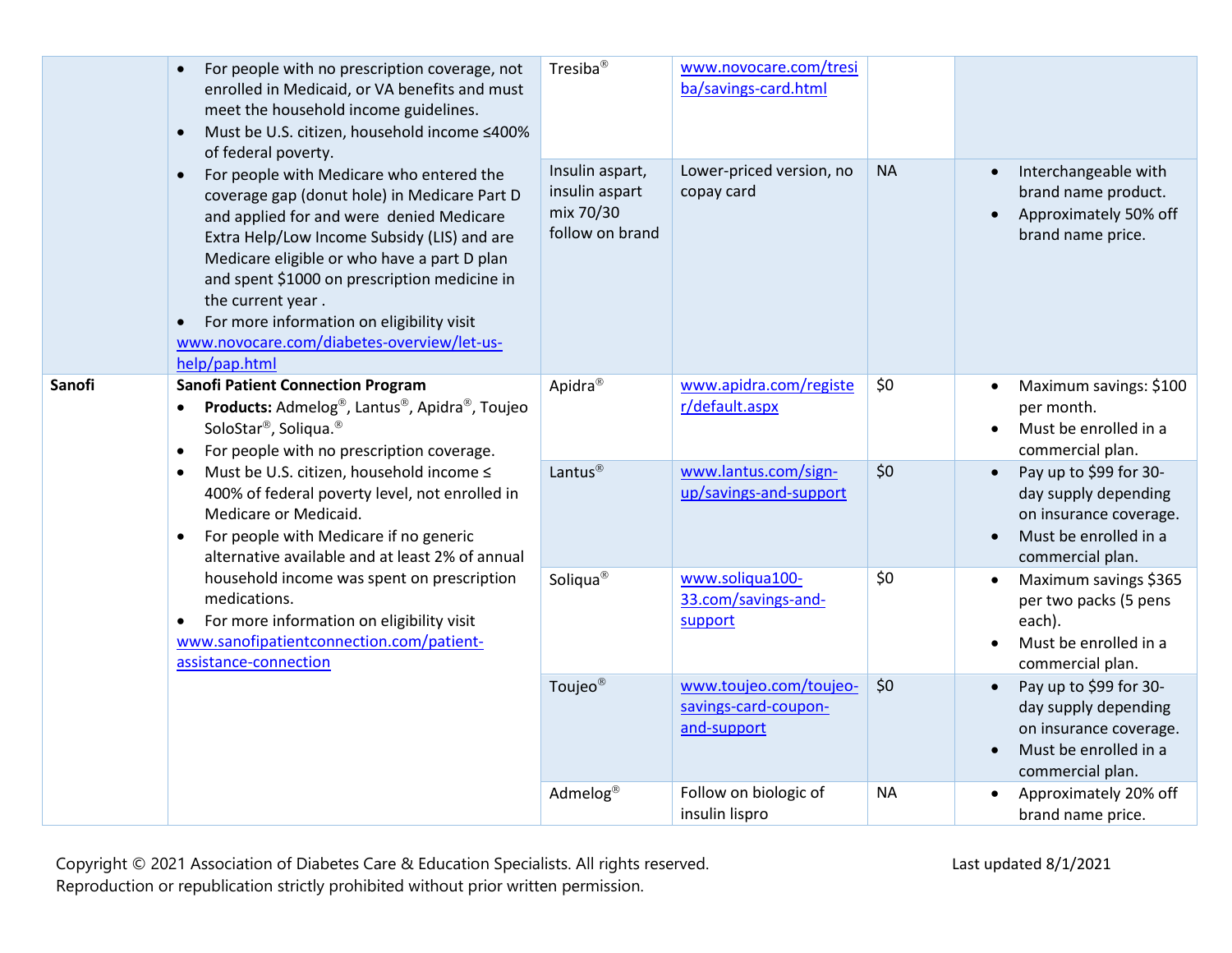| <b>Mannkind</b> | <b>Direct Purchase Program</b><br><b>Products:</b> Afrezza® 4, 8, 12-unit cartridges and<br>combo box.<br>For U.S. residents over 18 with a valid<br>prescription.<br>Cost of program:<br>○ \$99 for 1-month fill of 90 cartridges or<br>\$199 for 1 month of 180 cartridges.<br>Register directly with Eagle Pharmacy.<br>www.eaglepharmacy.com/drug/afrezza- | Afrezza <sup>®</sup> | afrezza.copaysavingsprog<br>ram.com | $$15$ per<br>month | Must be enrolled in a<br>$\bullet$<br>commercial plan.<br>Maximum savings:<br>$\bullet$<br>\$1500 per month.<br>If insurance denies or<br>$\bullet$<br>requires a prior<br>authorization, 4 fills are<br>allowed while insurance<br>is pursued through<br>direct purchase<br>program. |
|-----------------|----------------------------------------------------------------------------------------------------------------------------------------------------------------------------------------------------------------------------------------------------------------------------------------------------------------------------------------------------------------|----------------------|-------------------------------------|--------------------|---------------------------------------------------------------------------------------------------------------------------------------------------------------------------------------------------------------------------------------------------------------------------------------|
| <b>Mylan</b>    | <b>Insulin Glargine Follow-On Biologic</b><br>Approximately half the price of Lantus®.<br>First interchangeable biosimilar that can be<br>substituted for insulin glargine by the<br>pharmacist.                                                                                                                                                               | Semglee <sup>®</sup> | www.semgleehcp.com/e<br>n/savings   | \$0 per<br>month   | Must be enrolled in a<br>$\bullet$<br>commercial plan.<br>Maximum savings: \$75<br>$\bullet$<br>per month.                                                                                                                                                                            |

| <b>Manufacturer Specific</b><br><b>Programs</b> | <b>Name</b>                                     | <b>Website</b>                                                  | <b>Comments</b>                                                                                                                                                                                                                                          |
|-------------------------------------------------|-------------------------------------------------|-----------------------------------------------------------------|----------------------------------------------------------------------------------------------------------------------------------------------------------------------------------------------------------------------------------------------------------|
| Lilly                                           | <b>Lilly Diabetes</b><br><b>Solution Center</b> | www.insulinaffordability.com                                    | Most Lilly insulins with a valid prescription.<br>Maximum \$35 monthly copay for cash paying or commercial insurance.<br>Talk directly to a healthcare professional to determine most<br>economical solution for insulin therapy.<br>Call 1-833-808-1234 |
| Sanofi                                          | Insulin Valyou<br><b>Savings</b><br>Program     | www.admelog.com/insulins-<br>valyou-savings-program             | Pay \$99 for up to 10 vials or 10 boxes of pens of any Sanofi insulins<br>with a valid prescription.<br>For cash paying only (not for people with commercial insurance or<br>Medicare/Medicaid).                                                         |
| <b>Novo Nordisk</b>                             | My \$99 Insulin                                 | www.novocare.com/insulin/m<br>y99insulin.html                   | All Novo Nordisk insulins with a valid prescription.<br>Works for all including cash paying, commercial or government plan<br>(does not apply toward deductible).<br>Pay \$99 for any combination up to 3 vials or 2 packs of pens.                      |
|                                                 | 90-Day free<br>supply                           | www.novocare.com/diabetes-<br>overview/let-us-<br>help/pap.html | For people who lost health insurance coverage due to the COVID-19<br>pandemic.<br>Free 90-day supply of Novo Nordisk insulins with a valid prescription.                                                                                                 |

Copyright © 2021 Association of Diabetes Care & Education Specialists. All rights reserved. Last updated 8/1/2021 Reproduction or republication strictly prohibited without prior written permission.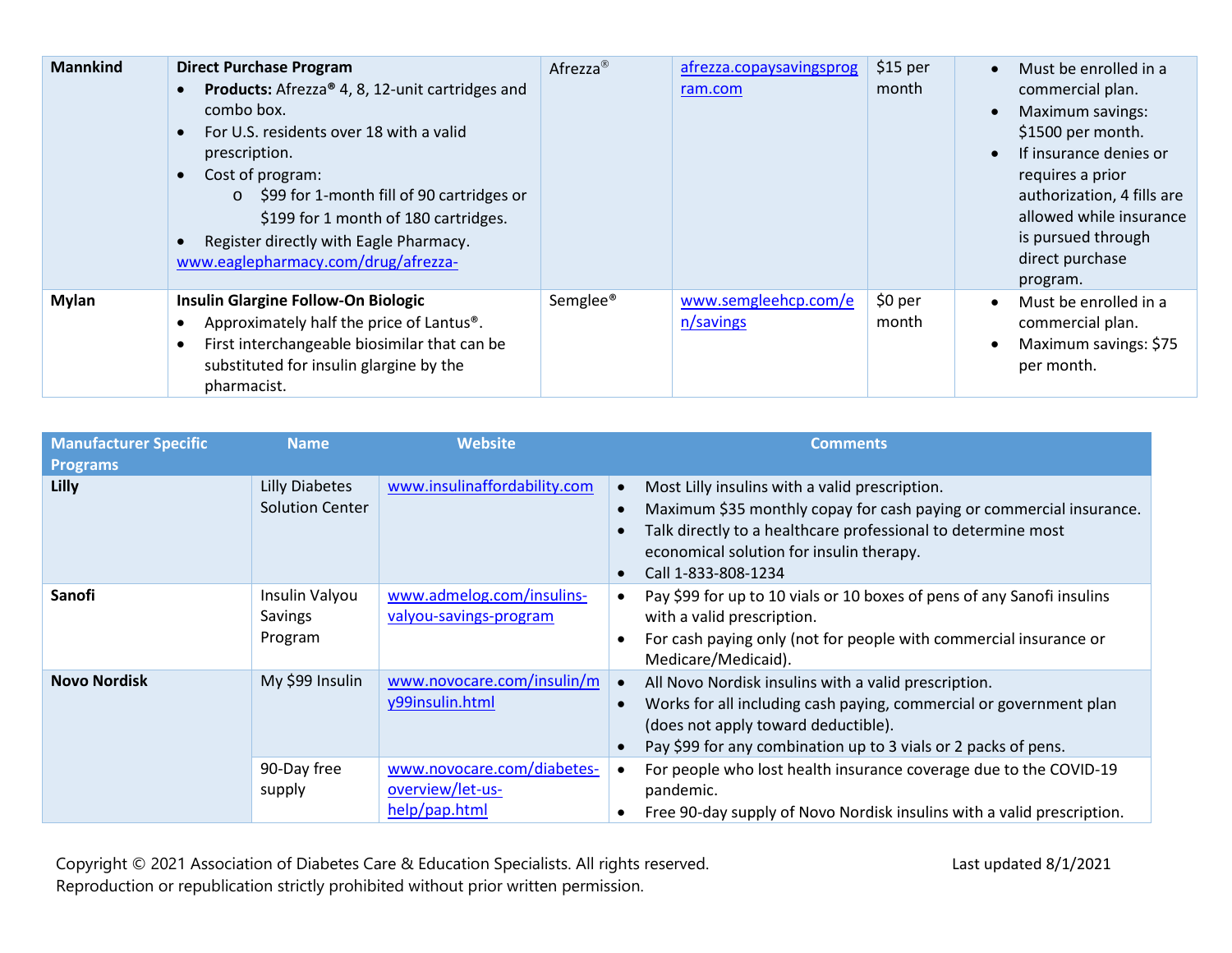| One-time  | www.novocare.com/insulin/i | One-time offer to get a free month of Novo Nordisk insulin until a more |
|-----------|----------------------------|-------------------------------------------------------------------------|
| immediate | mmediate-supply.html       | long-term solution is identified.                                       |
| supply    |                            | Up to 3 vials or 2 packs of pens.                                       |

| <b>Medicare</b>                              | <b>Website</b>                                                                                                                                                                                                                | <b>Comments</b>                                                                                                                                                                                                                                                                                                                                                                                                                                                                                      |
|----------------------------------------------|-------------------------------------------------------------------------------------------------------------------------------------------------------------------------------------------------------------------------------|------------------------------------------------------------------------------------------------------------------------------------------------------------------------------------------------------------------------------------------------------------------------------------------------------------------------------------------------------------------------------------------------------------------------------------------------------------------------------------------------------|
| <b>Part D Senior</b><br><b>Savings Model</b> | Description of Part D Senior Saving Model:<br>www.medicare.gov/coverage/diabetes-screenings<br>How to Enroll:<br>beyondtype1.org/medicare-diabetes<br>Lilly Diabetes Plan Finder:<br>www.insulinaffordability.com/plan-finder | Starting January 1, 2021, beneficiaries may be eligible for Medicare<br>drug coverage that offers broad access to many types of insulin for no<br>more than \$35 for a 30-day supply. To access this savings, the<br>beneficiary must enroll in a Medicare drug plan or Medicare Advantage<br>Plan with drug coverage that participates in the insulin savings model.<br>Find a plan that offers this savings here and find step by step instruction<br>on how navigate the enrollment process here. |

|                         | <b>Discount Card Programs</b>                      |                                                                                                                                         |  |  |  |
|-------------------------|----------------------------------------------------|-----------------------------------------------------------------------------------------------------------------------------------------|--|--|--|
| <b>Website</b>          | Comments                                           |                                                                                                                                         |  |  |  |
| Familywize              | www.familywize.org/free-prescription-discount-card | All FDA approved brand and generic prescription medications.                                                                            |  |  |  |
| <b>GoodRx</b>           | www.goodrx.com/discount-card                       | All prescription medications.                                                                                                           |  |  |  |
| <b>NeedyMeds</b>        | www.needymeds.org/                                 | All prescription medications, over-the-counter medications, pet<br>medications and medical supplies if written on a prescription blank. |  |  |  |
| <b>WellCard Savings</b> | www.wellcardsavings.com/public/pharmacy.aspx       | All prescription medications.                                                                                                           |  |  |  |
| <b>SingleCare</b>       | www.singlecare.com/                                | All prescription medications.                                                                                                           |  |  |  |
| <b>Reduced RxTM</b>     | www.reducedrx.com/                                 | Pay \$25 per vial (Novolin N, Novolin R, Novolin 70/30).<br>Only at select pharmacies (see website for list).                           |  |  |  |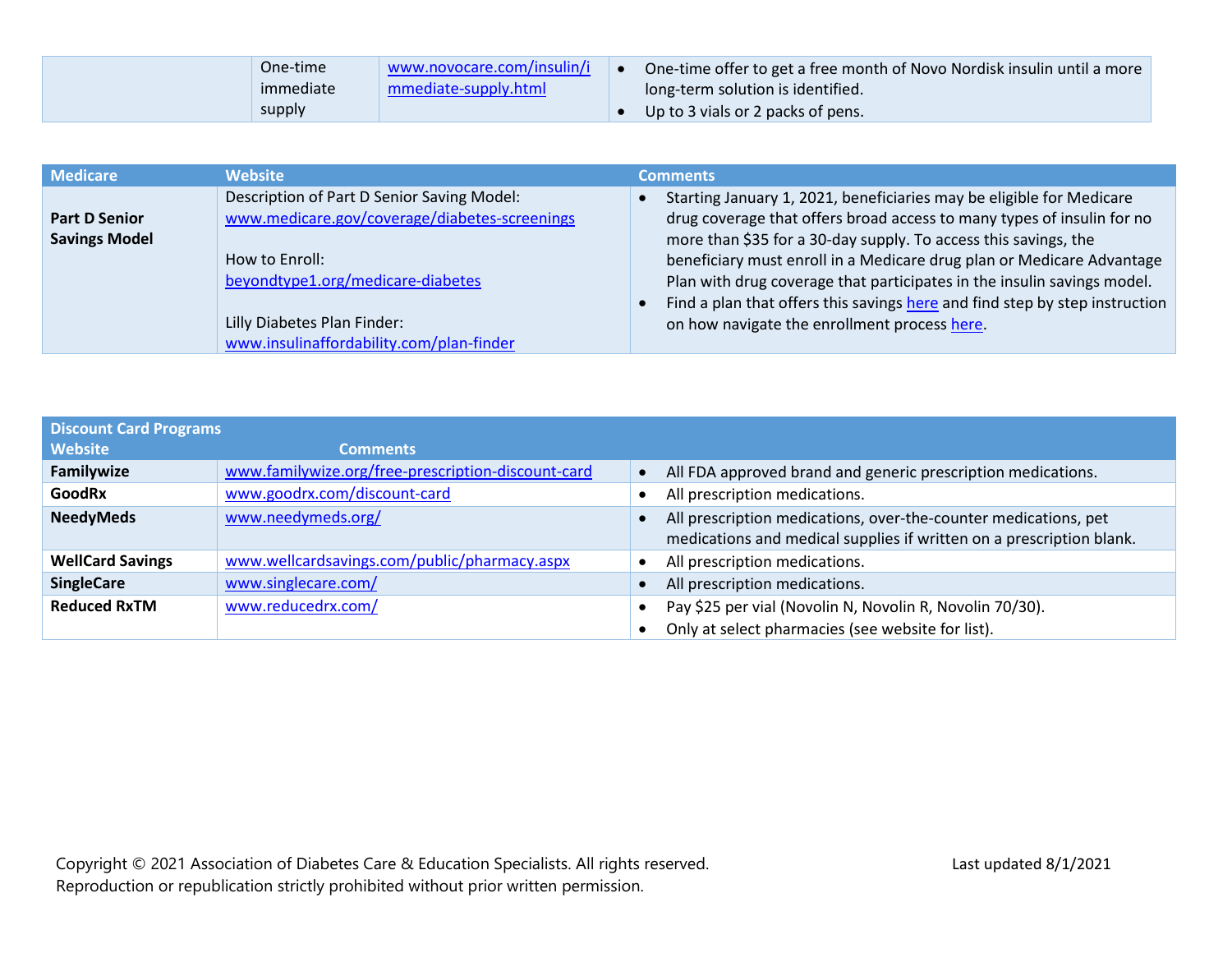| <b>Other Resources</b>                                   | <b>Website</b>                     | <b>Comments</b>                                                                                                                                                                                                                                                           |
|----------------------------------------------------------|------------------------------------|---------------------------------------------------------------------------------------------------------------------------------------------------------------------------------------------------------------------------------------------------------------------------|
| <b>Tools for Healthcare Savings</b><br>from ADCES        | DiabetesEducator.org/Affordability | Provides patient assistance programs, advice on navigating insurance and<br>Medicare.                                                                                                                                                                                     |
| <b>AACE Prescription Savings</b><br><b>Directory</b>     | prescriptionhelp.aace.com/         | Provides list of programs to assist in affordability of endocrine related<br>$\bullet$<br>medications.                                                                                                                                                                    |
| <b>Partnership for Prescription</b><br><b>Assistance</b> | www.pparx.org/                     | Provides medication at no cost for people without insurance who qualify.<br>$\bullet$                                                                                                                                                                                     |
| <b>Rxassist</b>                                          | www.rxassist.org/                  | Provides a comprehensive database of patient assistant programs.<br>$\bullet$                                                                                                                                                                                             |
| <b>NeedyMeds</b>                                         | www.needymeds.org/                 | Organization providing comprehensive resources based on medication name<br>$\bullet$<br>through search function.                                                                                                                                                          |
| <b>Rx Hope</b>                                           | www.rxhope.com/                    | Prescription assistance organization helping people get their medicines at<br>$\bullet$<br>little or no cost.                                                                                                                                                             |
| <b>BenefitsCheckup</b>                                   | www.benefitscheckup.org/           | For people >55 years. Assistance program run by the National Council on<br>$\bullet$<br>Aging (NCOA).                                                                                                                                                                     |
| <b>CR3Diabetes</b>                                       | www.cr3diabetes.org/               | Provides equipment and encouragement for people living with diabetes.<br>$\bullet$                                                                                                                                                                                        |
| <b>Insulin Pumpers Foundation</b>                        | foundation.insulin-pumpers.org/    | Assists people who do not have financial resources to purchase an insulin<br>$\bullet$<br>pump.                                                                                                                                                                           |
| <b>Insulin for Life USA</b>                              | ifl-usa.org/                       | Donates unexpired insulin and testing supplies to people around the world in<br>need.                                                                                                                                                                                     |
| Getinsulin.org                                           | getinsulin.org/                    | Links to urgent insulin support, long-term insulin action plan and several<br>$\bullet$<br>other resources based on user's location, income, insulin, etc.<br>From Beyond Type 1 in collaboration with ADCES and other organizations.<br>$\bullet$                        |
| Walmart                                                  | www.walmart.com                    | Pay \$25 per vial or \$44 per 5 pens (Novolin N, Novolin R, Novolin 70/30).<br>$\bullet$<br>Pay \$72.88 per vial or \$85.88 for box of 5 5 pens (insulin aspart).<br>$\bullet$<br>No prescription needed in most states for Novolin (Indiana requires a<br>prescription). |